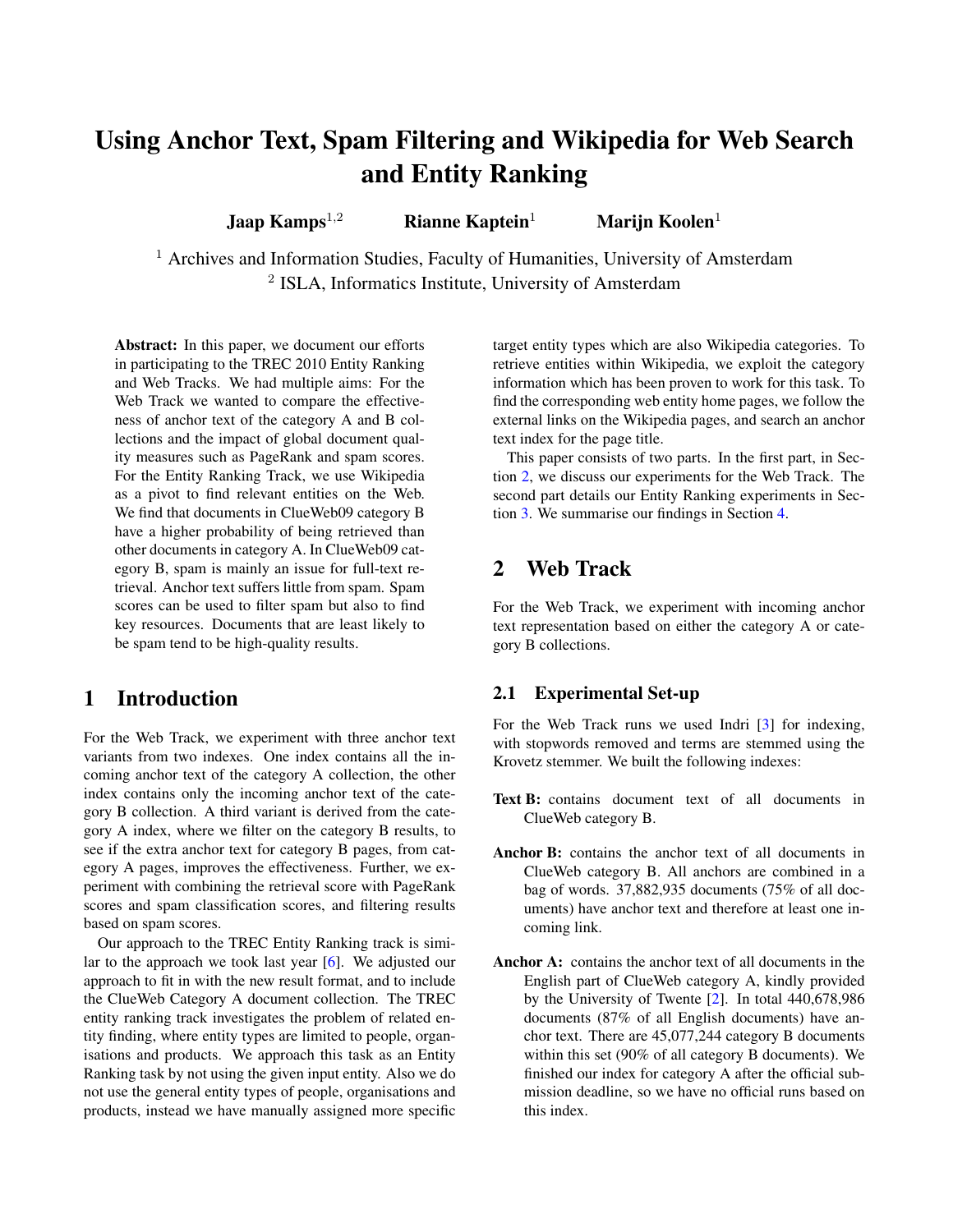For all runs, we use Jelinek-Mercer smoothing, which is implemented in Indri as follows:

$$
P(r|d) = \frac{(1 - \lambda) \cdot tf_{r,d}}{|d|} + \lambda \cdot P(r|D)
$$
 (1)

where  $d$  is a document in collection  $D$ . We use little smoothing ( $\lambda = 0.1$ ), which was found to be very effective for large collections [\[4,](#page-5-3) [5\]](#page-5-4).

For ad hoc search, pages with more text have a higher prior probability of being relevant [\[8\]](#page-6-1). Because some web pages have very little textual content, we use a linear document length prior  $\beta = 1$ . That is, the score of each retrieved document is multiplied by  $P(d)$ :

$$
P(d) = \frac{|d|^{\beta}}{\sum_{d' \in D} |d'|^{\beta}} \tag{2}
$$

The final retrieval score  $S_{ret}$  is computed as:

$$
S_{ret} = P(d) \cdot P(r|d)
$$
 (3)

Using a length prior on the anchor text representation of documents has an interesting effect, as the length of the anchor text is correlated to the incoming link degree of a page. The anchor text of a link typically consists of one or a few words. The more links a page receives, the more anchor text it has. Therefore, the length prior on the anchor text index promotes web pages that have a large number of incoming links and thus the more important pages.

We used the PageRank scores computed over the entire category A collection provided by  $CMU<sup>1</sup>$ . To combat spam, we use the Fusion spam scores provided by Cormack et al. [\[1\]](#page-5-5). These spam scores are percentiles based on the logodds that a page is spam. Documents in the lower percentiles are most likely to be spam, while documents in the higher percentiles are least likely to be spam.

#### 2.2 Official Runs

.

We look at the impact of filtering spam pages and re-ranking retrieval results by multiplying the retrieval scores by either the PageRank score or the spam percentile. This is computed as:

$$
S_{PR}(d) = PR(d) \cdot S_{ret}(d) \tag{4}
$$

$$
S_{SR}(d) = Span(d) \cdot S_{ret}(d) \tag{5}
$$

where  $S_{ret}(d)$  is the Indri retrieval score for document d,  $PR(d)$  is the PageRank score for d and  $Spam(d)$  is the spam percentile for d.

We submitted three runs for the Adhoc Task:

- UAMSA10d2a8: Mixture of document and anchor-text runs of the category B indexes, with a linear length prior probability for both document and anchor-text representations. Scores are combined 0.2 document score + 0.8 anchor-text score.
- UAMSA10mSF30: Combination of category B document and anchor-text runs with linear length priors for document and anchor-text representations. Scores combined as 0.2 document score + 0.8 anchor-text score. Results are post-filtered on spam using the Waterloo spam rankings, thresholded at the 30% spammiest pages.
- UAMSA10mSFPR: Mixture of category B document and anchor-text runs with linear length priors on document and anchor-text representation. The mixture run scores are multiplied by the CMU PageRank scores and spamfiltered using the Waterloo Fusion spam percentiles, thresholded at the 30% spammiest pages.

We submitted three runs for the Diversity Task:

- UAMSD10ancB: Anchor-text run with linear length prior on anchor-text representation using category B.
- UAMSD10ancPR: Category B anchor-text run with linear length prior on the anchor-text representation. Retrieval scores are multiplied by the CMU PageRank scores.
- UAMSD10aSRfu: Category B anchor-text run with linear length prior on the anchor-text representation. Retrieval scores are multiplied by the Fusion spam percentiles.

#### 2.3 Results

Results for the Ad hoc task are shown in Table [1.](#page-2-0) We include a number of unofficial runs for further analysis. We make the following observations:

- Of the official runs, the baseline mixture run UAMSA10d2a8 has the highest MAP. Document quality indicators do not help average precision. However, the spam filter (UAMSA10mSF30) is effective for early precision.
- The official UAMSA10mSFPR run performs very poorly, because of a error in the multiplication of the retrieval and PageRank scores.
- The anchor text only run UAMSD10ancB is very similar to the mixture run. This is probably because, in the mixture run, the anchor text score dominates the fulltext score. When we combine the anchor text score with the spam percentiles (UAMSD10aSRfu), early precision increases. The spam scores are effective for ad hoc search. This is further discussed in Section [2.4.](#page-2-1) The PageRank scores (UAMSD10ancPR) are ineffective for the anchor text run. This is not due to any error as with the UAMSA10mSFPR run.

<sup>1</sup>See: [http://boston.lti.cs.cmu.edu/clueweb09/](http://boston.lti.cs.cmu.edu/clueweb09/wiki/tiki-index.php?page=PageRank) [wiki/tiki-index.php?page=PageRank](http://boston.lti.cs.cmu.edu/clueweb09/wiki/tiki-index.php?page=PageRank).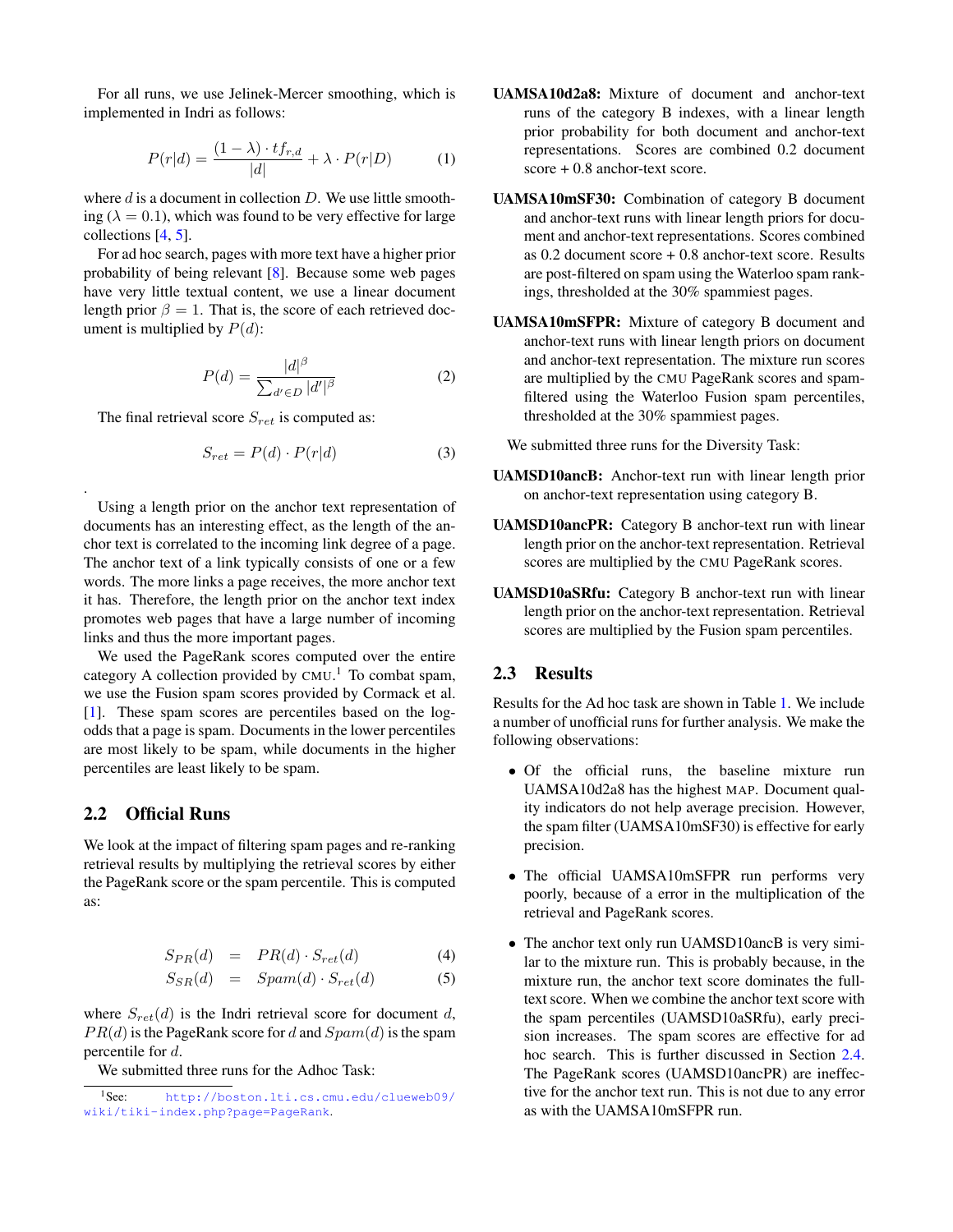| Run id                     | <b>MAP</b> | <b>MRR</b> | nDCG@10 |
|----------------------------|------------|------------|---------|
| UAMSA10d2a8                | 0.0486     | 0.4504     | 0.1906  |
| UAMSA10mSF30               | 0.0473     | 0.4709     | 0.1949  |
| UAMSA10mSFPR               | 0.0029     | 0.0498     | 0.0113  |
| UAMSD10aSRfu               | 0.0455     | 0.5244     | 0.2053  |
| UAMSD10ancB                | 0.0465     | 0.4494     | 0.1906  |
| UAMSD10ancPR               | 0.0250     | 0.2027     | 0.0666  |
| Mix B, length              | 0.0486     | 0.4504     | 0.1906  |
| Anchor B, length           | 0.0465     | 0.4494     | 0.1906  |
| Text B, length             | 0.0871     | 0.2160     | 0.1108  |
| Anchor A, length           | 0.0274     | 0.3376     | 0.1052  |
| Anchor A, filter B, length | 0.0294     | 0.3720     | 0.1172  |

<span id="page-2-0"></span>Table 1: Results for the 2010 Ad hoc task. Best scores are in boldface.

- As expected, the full-text run Text B has a higher MAP than the anchor text and mixture runs. While it has lower early precision, it finds many more relevant documents. Note that the Text B run was not submitted, and therefore has a substantial number of unjudged results in the top ranks; precision is probably underestimated.
- The category B anchor text index is more effective than the category A anchor text index. Although performance of the category A index improves when we filter out pages that do not occur in category B, it falls behind performance of the category B anchor text run. If we filter out the results that are not in category B, the results improve. It seems that the documents in category B have a higher probability of being relevant. We will further analyse this difference in the next section.

For the Diversity Tasks we report the official nERR-IA (normalised intent-aware expected reciprocal rank) and strec (subtopic recall) measures in Table [2.](#page-3-0) The nERR-IA measure uses collection-dependent normalisation.

The performance of the mixture run UAMSA10d2a8 and the anchor text run UAMSD10ancB are similar. Again, this is probably due to high weight on the anchor text score in the mixture model. Filtering out pages below the 30th percentile (UAMSA10mSF30) has a small positive effect. Re-ranking the results by combining the anchor text score with the spam percentile (UAMSD10aSRfu) leads to bigger improvements at rank 5. Combining the anchor text run with PageRank (UAMSD10ancPR) hurts diversity performance.

The anchor text run (Anchor B) is clearly more diverse than the full-text run (Text B). But, because some of the top results of the Text B run are unjudged, these scores are a lower bound. The mixture run (Mix B) leads to a small improvement in nERR-IA@5 and strec@5.

The anchor text index of category A has lower scores than the Anchor B run. If we filter on category B, the scores go up, again suggesting that the category B documents are of higher quality.

<span id="page-2-2"></span>Table 3: Statistics on the TREC 2010 Ad Hoc assessments over categories A and B

| <b>Description</b> | <b>Category A</b> | <b>Category B</b> |
|--------------------|-------------------|-------------------|
| Documents          | 500M              | 50M(10%)          |
| Judgements         | 18,161            | 11,189 (62%)      |
| Spam               | 655               | 301 (46%)         |
| Irrelevant         | 13,217            | 8,429 (64%)       |
| Relevant           | 3,329             | 1880 (56%)        |
| Key                | 833               | 499 (60%)         |
| <b>Nav</b>         | 127               | 80 (63%)          |

#### <span id="page-2-1"></span>2.4 Analysis

In this section, we perform a further analysis of the results and look for reasons why the anchor text in category B is more effective than the anchor text in category A. We also look at the impact of spam on the performance of our runs. This year, judged documents were labelled as being either irrelevant, relevant, a key resource, a home page targeted by the query or junk/spam. We analyse our runs using these labels.

We first look at the relevance assessments themselves, in Table [3.](#page-2-2) The category B part of ClueWeb09 is a 10% subset of category A. In total, 18,161 query-document pairs were judged, the majority of which are for documents in the category B collection. The top 100 results of the official runs seem to have mainly category B documents. This could be due to many participants submitting category B-only runs, or because documents in category B are ranked higher than the rest of the documents in category A. Of the pages judged as spam, only 46% comes from category B. This suggests that category B contains less spam. The relevant pages (including key resources and navigational pages) are as frequent in the judged documents of category B as in the judged documents of category A.

If we look at the top 100 results of the Anchor A run, we find that 53% of the results are category B documents. This shows that, at least for anchor text, the category B documents are more often retrieved than non-category B documents in category A. But why does the Anchor B run perform so much better than the Anchor A, even when we filter the Anchor A run on category B? In Figure [1](#page-3-1) we look at the percentage of non-judged results in the top 100. Because the Anchor B run is an official submission, the top 20 results are judged. For the other two runs, many of the top results or not judged, which, at least partially, explains why the Anchor A runs are score lower than the Anchor B run.

In the rest of this section, we look at the official submissions. Next, we look at the percentage of results in the top 20 that are labeled as spam (Figure  $2^2$ ). Only the Text B run suffers from spam, and especially at the highest ranks,

<sup>2</sup>Because of the error with the UAMSA10mSFPR run and the poor performance of the UAMSD10ancPR run, we leave these runs out of our analysis, to keep the figures easy to read.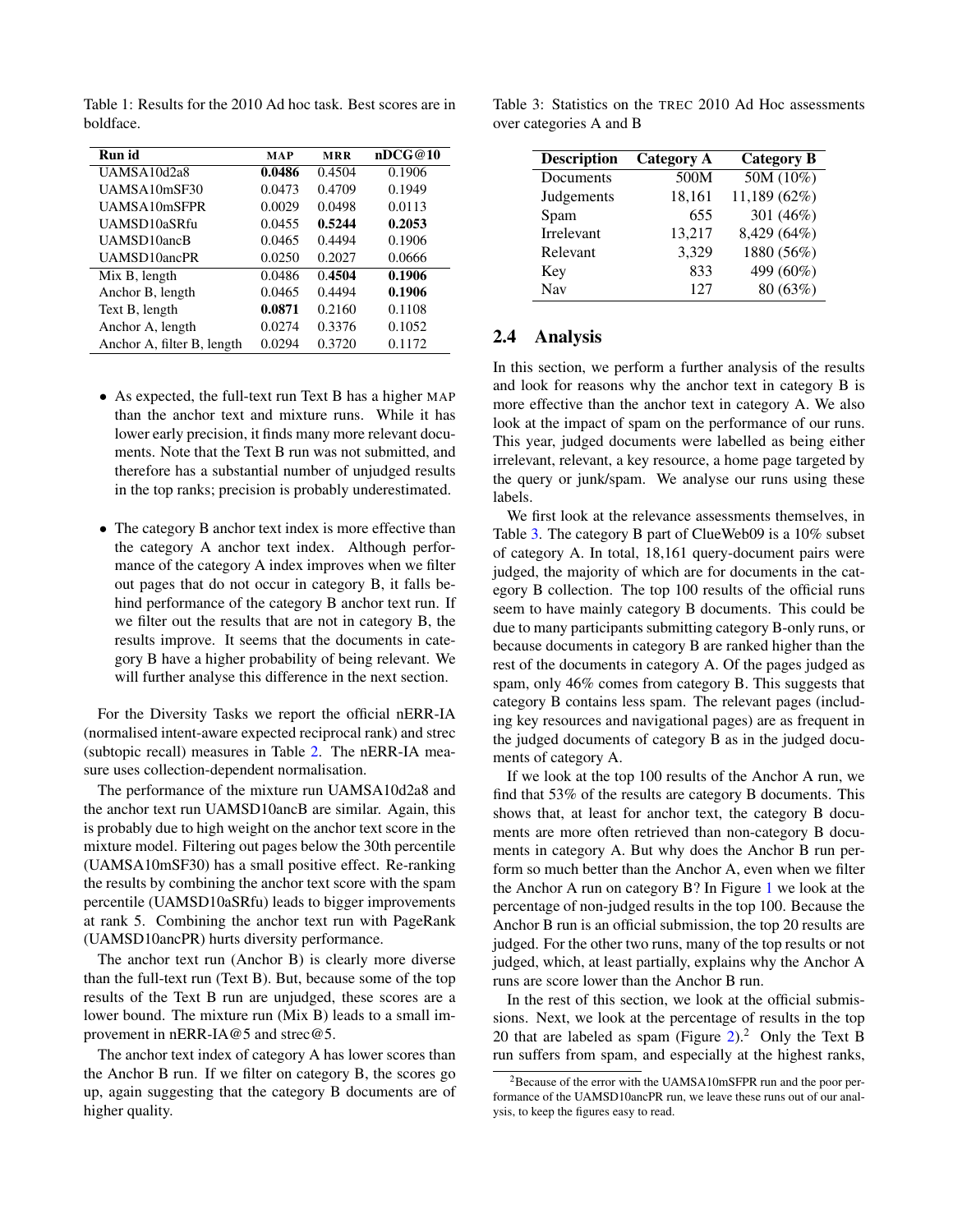<span id="page-3-0"></span>

|                            |       | nERR-IA |       | nNRBP | strec@ |       |       |
|----------------------------|-------|---------|-------|-------|--------|-------|-------|
| Run id                     | 5     | 10      | 20    |       | 5      | 10    | 20    |
| UAMSA10d2a8                | 0.232 | 0.248   | 0.264 | 0.228 | 0.345  | 0.460 | 0.591 |
| UAMSA10mSF30               | 0.238 | 0.252   | 0.268 | 0.234 | 0.340  | 0.437 | 0.568 |
| UAMSA10mSFPR               | 0.018 | 0.024   | 0.029 | 0.019 | 0.031  | 0.076 | 0.129 |
| UAMSD10aSRfu               | 0.241 | 0.252   | 0.267 | 0.232 | 0.367  | 0.455 | 0.570 |
| UAMSD10ancB                | 0.230 | 0.248   | 0.264 | 0.228 | 0.331  | 0.460 | 0.591 |
| UAMSD10ancPR               | 0.089 | 0.102   | 0.116 | 0.084 | 0.189  | 0.284 | 0.435 |
| Text B                     | 0.089 | 0.107   | 0.125 | 0.074 | 0.194  | 0.301 | 0.448 |
| Anchor B length            | 0.230 | 0.248   | 0.264 | 0.228 | 0.331  | 0.460 | 0.591 |
| Mix B                      | 0.232 | 0.248   | 0.264 | 0.228 | 0.345  | 0.460 | 0.591 |
| Anchor A length            | 0.168 | 0.176   | 0.186 | 0.161 | 0.304  | 0.359 | 0.475 |
| Anchor A, filter B, length | 0.190 | 0.203   | 0.214 | 0.193 | 0.259  | 0.346 | 0.456 |

Table 2: Impact of length prior on Diversity performance of baseline runs. Best scores are in boldface.

<span id="page-3-1"></span>Figure 1: Percentage of results that are not judged



<span id="page-3-2"></span>Figure 2: Percentage of results that are labeled spam



<span id="page-3-3"></span>Figure 3: Percentage of results that are labeled relevant



with 36% of the results at rank 1 being spam. At rank 2 the percentage is even higher (38%). At lower ranks, the percentage gradually drops to around 10%. All other runs, which are mainly based on the anchor text index, do not suffer from spam. At least in category B, anchor text seems not to be abused by spammers.

In Figure [3](#page-3-3) we look at the percentage of results labeled as relevant (including key resources and navigational target pages). Here we see that the precision of the Text B run increases with rank, which is probably due to the fact that the amount of spam at each rank gradually drops with increasing rank. Note that not all of the Text B results in the top 20 are judged (from 6% at rank 1 up to 18% at rank 20), so the actual percentage of relevant documents might be higher (as well as the percentage of spam). Of the official runs, the ranking based on both the anchor text score and the spam percentile (UAMSD10aSRfu) has the highest precision at rank 1. However, at rank 4 and beyond, the official runs have a very similar precision. Also, precision remains relatively stable after rank 4.

If we look at the percentage of results labeled as key re-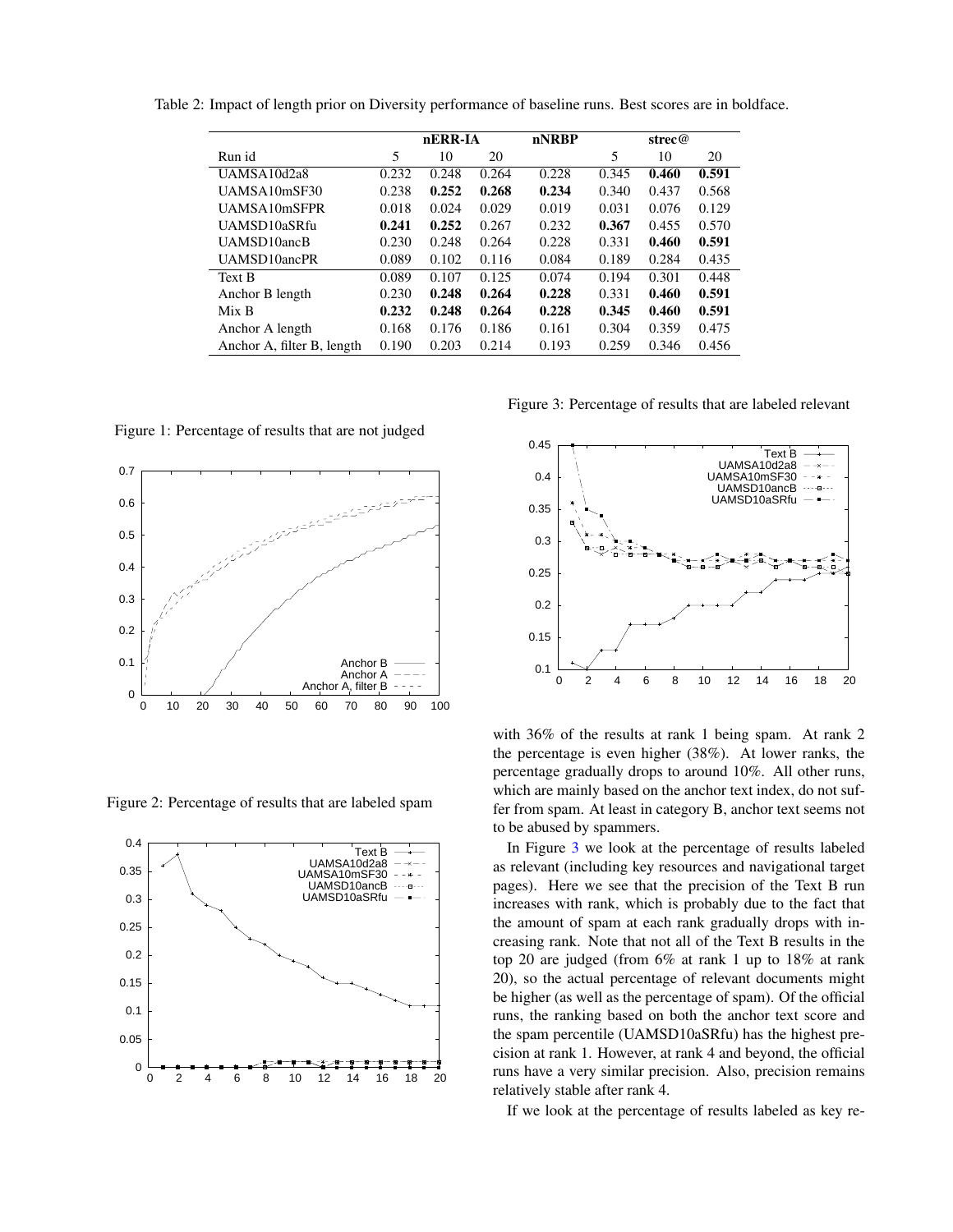<span id="page-4-1"></span>Figure 4: Percentage of results that are labeled as key resource



source (Figure [4\)](#page-4-1), we see again that the UAMSD10aSRfu run has a slightly higher percentage at rank 1—22% as opposed to 19% of the other 3 official runs—but the percentage rapidly drops to around 8% for these runs. If we promote documents that are least likely to be spam, we find more key resources in the top of the ranking. This shows that the spam scores not only indicate whether a document is spam or not, but provide an overall indicator of document quality as well. The Text B run has a low percentage at rank 1 (again, possibly due to spam), but catches up with the anchor text based runs at rank 13 and from rank 18 even outperforms them. This is in line with the higher MAP of the Text B run; beyond the first ranks, its precision is better than that of the anchor text and mixture runs.

The percentage of results labeled as navigational target is shown in Figure [5.](#page-4-2) The Text B run finds no navigational targets before rank 9, whereas the official runs start with 6% navigational targets at rank 1. However, this percentage quickly drops to between 1 and 2 percent. As with the key resources, anchor text easily finds one or a few highly linked home page and other important pages.

## <span id="page-4-0"></span>3 Entity Ranking

For the entity ranking track, we have experimented with different approaches, which are discussed in this section. To complete the task of entity ranking, we split the task up into three steps:

- 1. Rank all Wikipedia pages according to their match to the narrative from the query topic.
- 2. Rerank the top retrieved Wikipedia pages, according to their match with the target entity types
- 3. Find home pages belonging to the retrieved Wikipedia pages



<span id="page-4-2"></span>

#### 3.1 Retrieving entities in Wikipedia

Our approach exploits the category information in Wikipedia. The target entity types which are assigned during topic creation (people, organisations, products and locations) are too general for our purposes. Instead we have assigned manually more specific entity types to each query. These entity types can also be assigned automatically by pseudo-relevance feedback, i.e. take the top  $N$  results from the initial ranking created in step 1 of the entity ranking process, and assign the most frequently occurring category as the target entity type.

Our initial run is a language model run with a document length prior created with Indri [\[3\]](#page-5-1). To rerank the pages according to their match with the target entity types, we use the following algorithm. KL-divergence is used to calculate distances between categories, and calculate a category score that is high when the distance is small, and the categories are similar as follows:

$$
S_{cat}(C_d|C_t) = -\sum_{t \in D} \left( P(t|C_t) * \log \left( \frac{P(t|C_t)}{P(t|C_d)} \right) \right) \tag{6}
$$

where  $d$  is a document, i.e. an answer entity,  $C_t$  is a target category and  $C_d$  a category assigned to a document. The score for an answer entity in relation to a target category  $S(d|C_t)$  is the highest score, or shortest distance from any of the document categories to the target category. A linear combination of the initial score as calculated in step 1 and the category score produces the final score by which the Wikipedia pages are ranked.

### 3.2 Retrieving home pages for Wikipedia Entities

In the third and last step of our approach we retrieve home pages associated with the retrieved Wikipedia pages. In the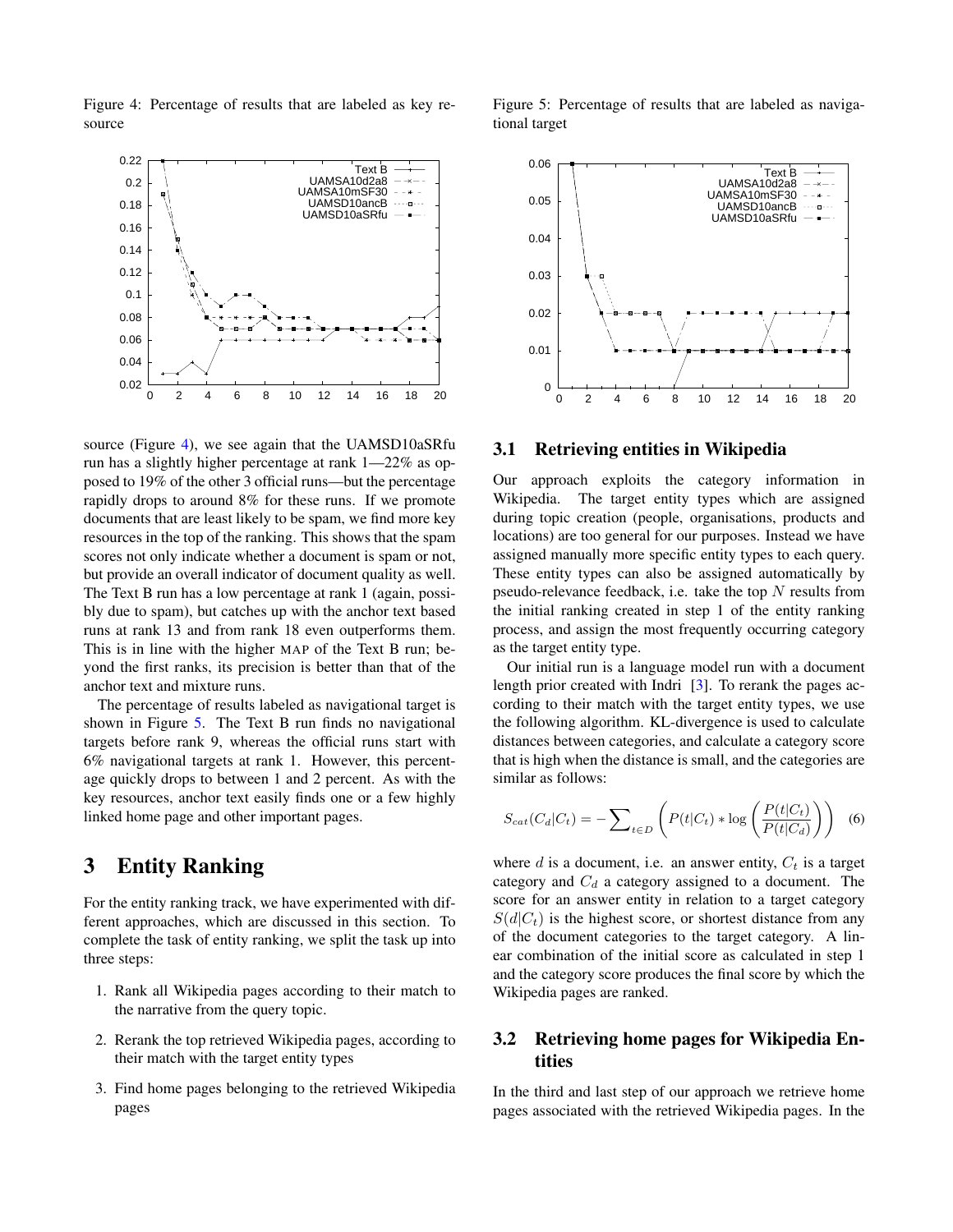Wikipedia context we consider each Wikipedia page as an entity. The Wikipedia page title is the label or name of the entity. We experiment with three methods to find Web pages associated with Wikipedia pages:

- 1. External links: Follow the links in the External links section of the Wikipedia page.
- 2. Anchor text: Take the Wikipedia page title as query, and retrieve pages from an anchor text index using a length prior.
- 3. Combined: When no external link is available search the anchor text.

For each Wikipedia page we only include the first result of the associated Web pages. In the 'External Links' method results are skipped if no external links exist in the document collection for the Wikipedia result.

#### 3.3 Runs

Since there are no results available at the time of writing, we can not report on the results. The following runs have been submitted:

- UAcatscombB : based on the Wikipedia run using category information, web pages are retrieved from ClueWeb category B using the combined method.
- UAcatslinkA: based on the Wikipedia run using category information, web pages are retrieved from ClueWeb category A using the external links.
- UAbaseanchB: based on the initial Wikipedia run without using category information, web pages are retrieved from Clueweb category B using the anchor text method.
- UAbaselinkA: based on the initial Wikipedia run without using category information, web pages are retrieved from ClueWeb category A using the external links.

# <span id="page-5-0"></span>4 Conclusions

In this paper, we detailed our official runs for the TREC 2010 Web Track and Entity Ranking Track and performed an initial analysis of the results. We now summarise our preliminary findings.

For the Web Track, we wanted to compare the anchor text representations of ClueWeb09 category A and category B and look at the impact of spam scores.

The larger category A anchor text index covers many more documents than the category B anchor text index. It also increases the coverage and amount of anchor text of category B documents. However, the category B anchor text run outperforms the category A anchor text run, even if we filter the latter to retain only the category B results.

Our analysis of the relevance judgements shows that the majority of the Ad hoc judgements are for documents in category B, but relatively fewer of the documents labeled as spam are in category B. This shows that the top results of the official runs consist mainly of category B documents and also suggests that documents in category B are of higher quality than other documents in ClueWeb09. We also found that the category A anchor text run mainly has category B documents in the top 100 results, which suggests that category B documents have a higher probability of being retrieved. Another explanation for the lower scores of the category A anchor text run is that it has many non-judged results in the top ranks, so the evaluation scores might be underestimated.

In our experiments, only the full-text index suffers from spam, indicating that anchor text is less targeted by spammers. The Fusion spam scores can help reduce spam, but also used as indicators of document quality. If we rerank search results by combining the retrieval score with the spam score, we can improve the effectiveness of anchor text which, in our experiments, does not suffer from spam—for locating key resources.

For the Entity Ranking Track, we experimented with using Wikipedia as a pivot to find related entities in the larger Web. However, no results are available at the time of writing. We will conduct detailed experiments and analysis when results are provided.

Acknowledgments This research was supported by the Netherlands Organization for Scientific Research (NWO, grant # 612.066.513, 639.072.601, and 640.001.501).

### **References**

- <span id="page-5-5"></span>[1] G. V. Cormack, M. D. Smucker, and C. L. A. Clarke. Efficient and Effective Spam Filtering and Re-ranking for Large Web Datasets. *CoRR*, abs/1004.5168, 2010.
- <span id="page-5-2"></span>[2] D. Hiemstra and C. Hauff. MIREX: MapReduce Information Retrieval Experiments. Technical Report TR-CTIT-10-15, 2010. ISSN 1381-3625. [http://](http://eprints.eemcs.utwente.nl/17797/) [eprints.eemcs.utwente.nl/17797/](http://eprints.eemcs.utwente.nl/17797/).
- <span id="page-5-1"></span>[3] Indri. Language modeling meets inference networks, 2009. [http://www.lemurproject.org/](http://www.lemurproject.org/indri/) [indri/](http://www.lemurproject.org/indri/).
- <span id="page-5-3"></span>[4] J. Kamps. Effective smoothing for a terabyte of text. In E. M. Voorhees and L. P. Buckland, editors, *The Fourteenth Text REtrieval Conference (TREC 2005)*. National Institute of Standards and Technology. NIST Special Publication 500-266, 2006.
- <span id="page-5-4"></span>[5] J. Kamps. Experiments with document and query representations for a terabyte of text. In E. M. Voorhees and L. P. Buckland, editors, *The Fifteenth Text REtrieval*